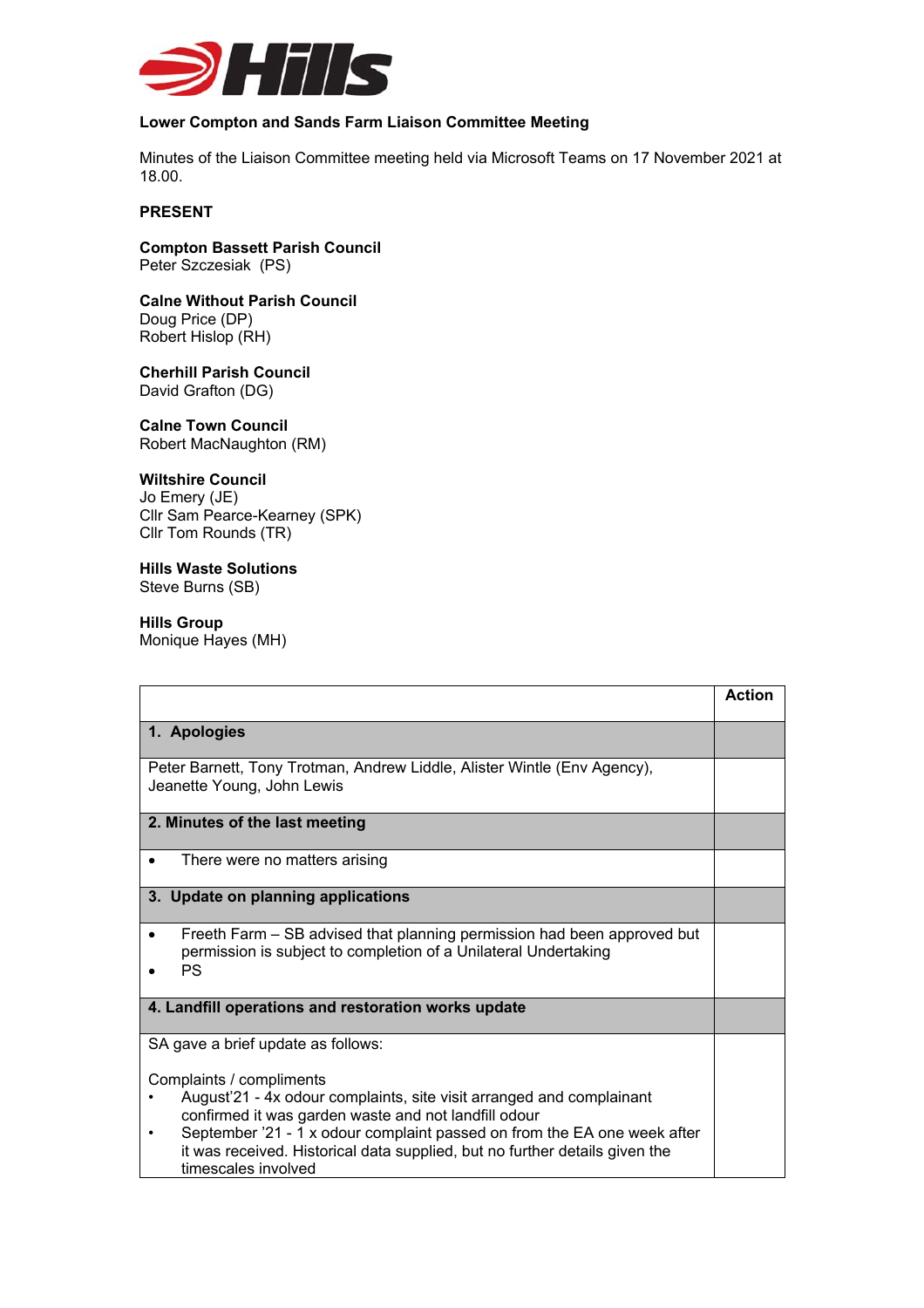• October '21 – No complaints received

- November '21(to date) Two noise complaints received regarding reversing bleepers. All parties on site checked and no plant/vehicles were operating on site during the times reported. In addition all vehicle and plant on site use white noise alarms and not reversing beepers. One complaint regarding vehicles parking behind houses, along road to sewage works at night – Hills is liaising with parties concerned to look at installing a locked gate on the road to prevent this.
- RH to provide MH with photo of vehicle reportedly parked outside the site on double yellow lines. MH to investigate
- MH reminded committee of the Traffic Management Plan in place and that complaints can be made via the Hills website to ensure these are received directly by Hills as close as possible to the time they occur.
- SB explained the disciplinary process for drivers found to be contravening the Traffic Management Plan.
- SB stated that since the installation of the link road and two weighbridges there was no longer an issue with vehicles queuing outside of the site, and the only time this may occur is when the weighbridge was off-line and paperwork needed to be completed by hand which takes longer.

# Landfill:

- Currently landfilling into Cell 26B
- Construction of Cell 26C should be completed within the week and the CQA report submitted to the EA, expected to begin using that cell from Feb/March 2022
- Link Road is working well and will be maintained over the winter period,
- Wheel wash (bath and rumble strip type) installed and operational
- Operations continued as normal through the national restriction periods and continue to do so. Measures are being employed on site and continue to do so, with no members of site staff being tested positive for the virus. Initially tonnages reduced with a decline in commercial waste, but levels have returned to normal.

# Concrete Pad / old materials recycling facility (MRF):

- The old MRF was being used to store excess recycling materials from the Sands Farm facility due to the high volumes of recyclate received. This has almost been cleared and once complete the residual waste stored on the concrete pad will be moved inside the building which will then be used as a transfer station followed by garden waste from late winter into spring. This will allow for better environmental management of the materials.
- Plasterboard continues to be exported to a third party reprocessor, no issues to report
- Skip Sorting ongoing with the removal of hardcore, wood and metals. The screening of sorted waste is also being undertaken to remove fine prior to landfilling waste.
- Street Sweepings ongoing with no issues to report.

# **5. Garden waste and woodchipping update**  Wood – C-grade wood continues to be exported to reprocessors, with tonnages being accepted into site being reduced due to current issues with wood reprocessing in the country. A-grade wood is being shredded and sent to a customer in south Wales

 Garden waste – no composting is being undertaken and the site and all material is transferred to Parkgate Farm for composting.

# **6. Recycling operations update**

 SA advised that tonnages appear to be returning to the old normal and shared on screen a graph which showed the data reflecting the significant tonnage increases during the pandemic and the current tonnage levels.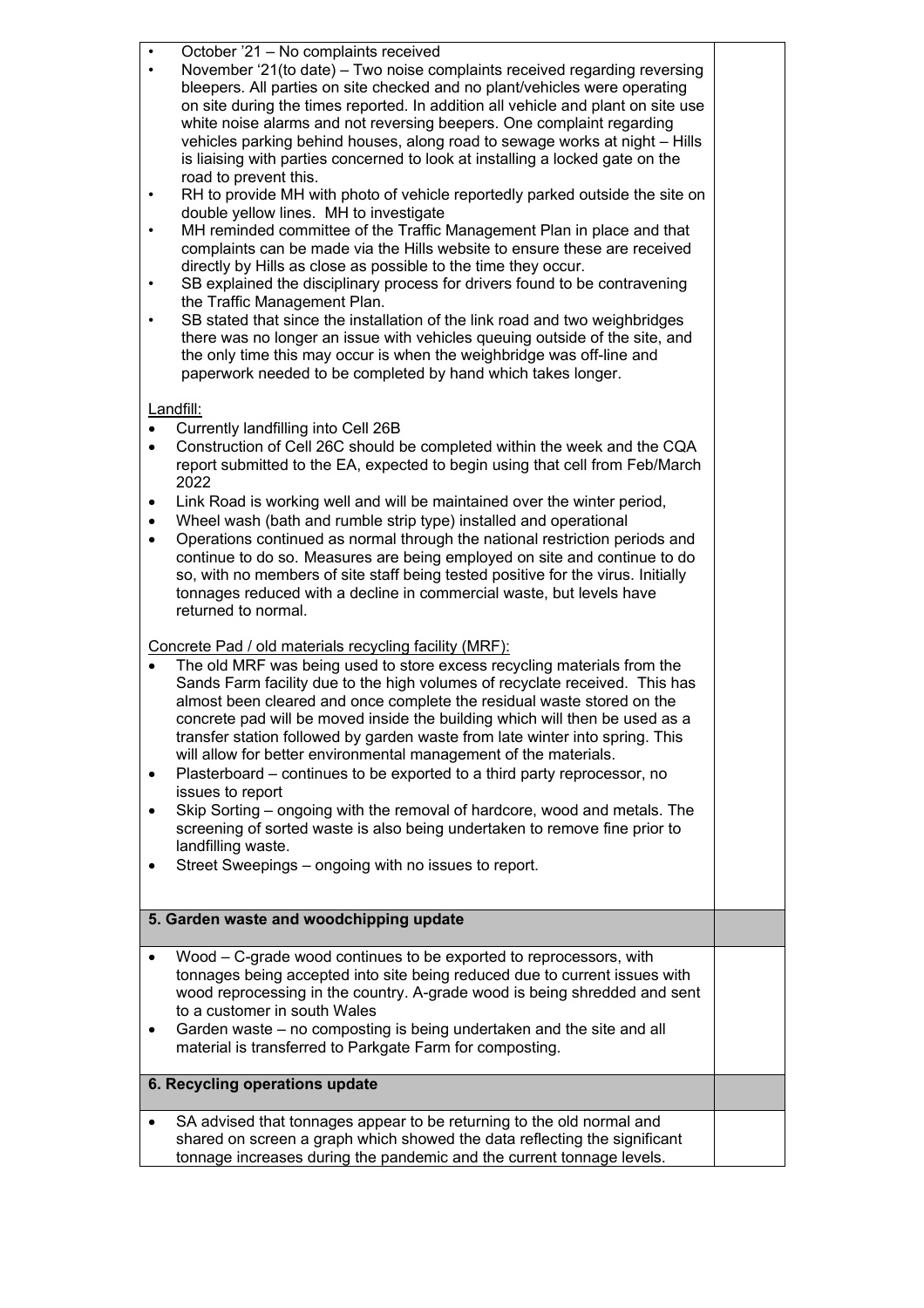| RM asked where the recyclate material is going to once it has been sorted<br>$\bullet$<br>and how much money was being made.<br>SB advised that under the new contract with Wiltshire Council the bulk of the<br>$\bullet$<br>profit goes to Council which is different to previous when Hills benefitted.<br>JE explained that there is a gain share mechanism under the new contract<br>$\bullet$<br>so that income from the sale of recyclate is split between Hills and the<br>Council.<br>JE advised that the details of where all the recyclate material from Wiltshire<br>is sent is published on the Council's website and shared these details<br>onscreen. (see attached to the minutes for reference)<br>SB confirmed that all recyclate material handled by Hills currently goes to<br>facilities in the UK and is not sent to overseas reprocessors. |              |
|-------------------------------------------------------------------------------------------------------------------------------------------------------------------------------------------------------------------------------------------------------------------------------------------------------------------------------------------------------------------------------------------------------------------------------------------------------------------------------------------------------------------------------------------------------------------------------------------------------------------------------------------------------------------------------------------------------------------------------------------------------------------------------------------------------------------------------------------------------------------|--------------|
| 7. Aggregate and concrete operations update                                                                                                                                                                                                                                                                                                                                                                                                                                                                                                                                                                                                                                                                                                                                                                                                                       |              |
| SB stated that no quarrying operations are taking place at the site currently<br>SB advised that concrete operations are running normally following a<br>$\bullet$<br>downturn at the start of the pandemic but that business had picked up again                                                                                                                                                                                                                                                                                                                                                                                                                                                                                                                                                                                                                 |              |
| 8. Transport                                                                                                                                                                                                                                                                                                                                                                                                                                                                                                                                                                                                                                                                                                                                                                                                                                                      |              |
| <b>Traffic Management Plan</b><br>MH advised that there had been no complaints to the Traffic Management<br>Plan reporting line since the last meeting<br>SB noted that during roadworks in the area vehicles had to use the<br>diversion route through Calne centre, but otherwise the internal link road<br>had proved very successful in reducing HGV vehicle movements on the A4<br>through Calne.                                                                                                                                                                                                                                                                                                                                                                                                                                                            |              |
| 9. Any other business                                                                                                                                                                                                                                                                                                                                                                                                                                                                                                                                                                                                                                                                                                                                                                                                                                             |              |
| Daily Mail article<br>RM raised the recent article which reported on issues relating to the sale of a<br>property in Compton Bassett due to proximity to the landfill. PS gave details of<br>his interview with Daily Mail. The matter was discussed.<br><b>Lighting at Sands Farm MRF</b><br>PS asked if the MRF operated 24 hours, SB responded that it did not, but did<br>operate 2 shifts between 06:00 and 22:00 and that security lighting remained on<br>through the night.<br>PS reported that complaints had been received from residents and Freeth Farm<br>and asked if they could be reduced after 22:00. SB undertook to investigate and<br>report back to PS.                                                                                                                                                                                      | <b>HILLS</b> |
| Boundary changes<br>DG asked if Hills has been approached to provide comment on proposed local<br>Government proposed boundary reviews, SB responded that we had not.                                                                                                                                                                                                                                                                                                                                                                                                                                                                                                                                                                                                                                                                                             |              |
|                                                                                                                                                                                                                                                                                                                                                                                                                                                                                                                                                                                                                                                                                                                                                                                                                                                                   |              |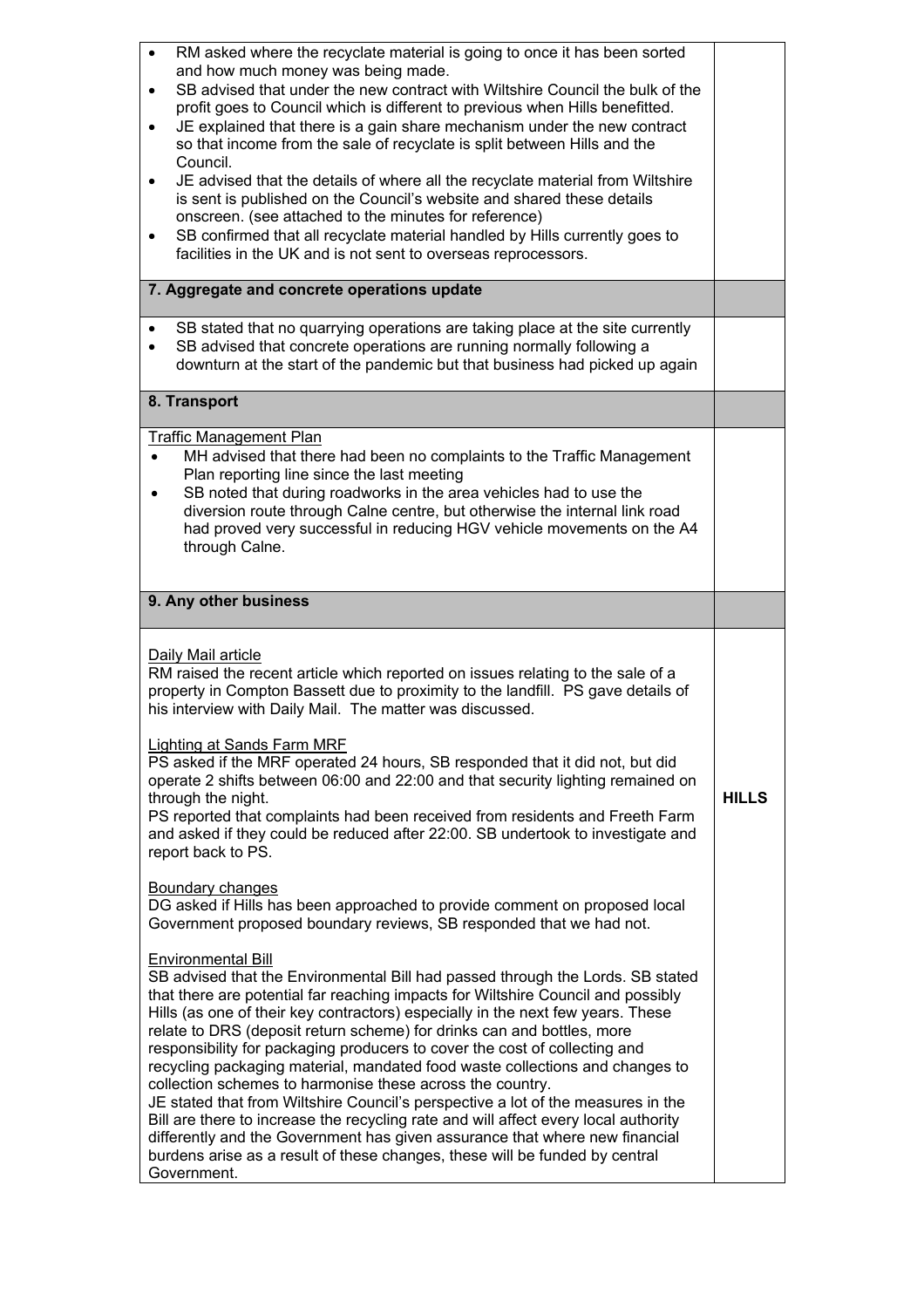| SPK asked what the position of Hills and Wiltshire Council is. JE stated that<br>there may not be a choice regarding the proposed changes to collection services<br>for food waste, but added that the majority of food waste collected in Wiltshire as<br>part of the household waste collections does not go to landfill and is used to<br>generate energy. JE said that if the county has to introduce a separate food<br>waste collection service this would result in more vehicles and treatment facilities<br>and it will be interesting to see the effect of these and the costs.<br>JE stated that separate food waste collection was looked at by the Council many<br>years ago and the cost of providing this service was more than the Council could<br>afford at the time, but additional funding promised by the Government may<br>change this.<br>SB stated that costs could also be managed through the introduction of new<br>vehicles that could use hydrogen fuel or energy from the landfill gas to charge<br>electric vehicles.<br>Site visit<br>SB extended offer of site visit to SPK, DP and RH, requesting they contact MH to<br>make arrangements. |     |
|------------------------------------------------------------------------------------------------------------------------------------------------------------------------------------------------------------------------------------------------------------------------------------------------------------------------------------------------------------------------------------------------------------------------------------------------------------------------------------------------------------------------------------------------------------------------------------------------------------------------------------------------------------------------------------------------------------------------------------------------------------------------------------------------------------------------------------------------------------------------------------------------------------------------------------------------------------------------------------------------------------------------------------------------------------------------------------------------------------------------------------------------------------------------------|-----|
| 10. Date of next meeting                                                                                                                                                                                                                                                                                                                                                                                                                                                                                                                                                                                                                                                                                                                                                                                                                                                                                                                                                                                                                                                                                                                                                     |     |
| The next meeting is scheduled for 16 March 2022 at 18:00                                                                                                                                                                                                                                                                                                                                                                                                                                                                                                                                                                                                                                                                                                                                                                                                                                                                                                                                                                                                                                                                                                                     | ALL |